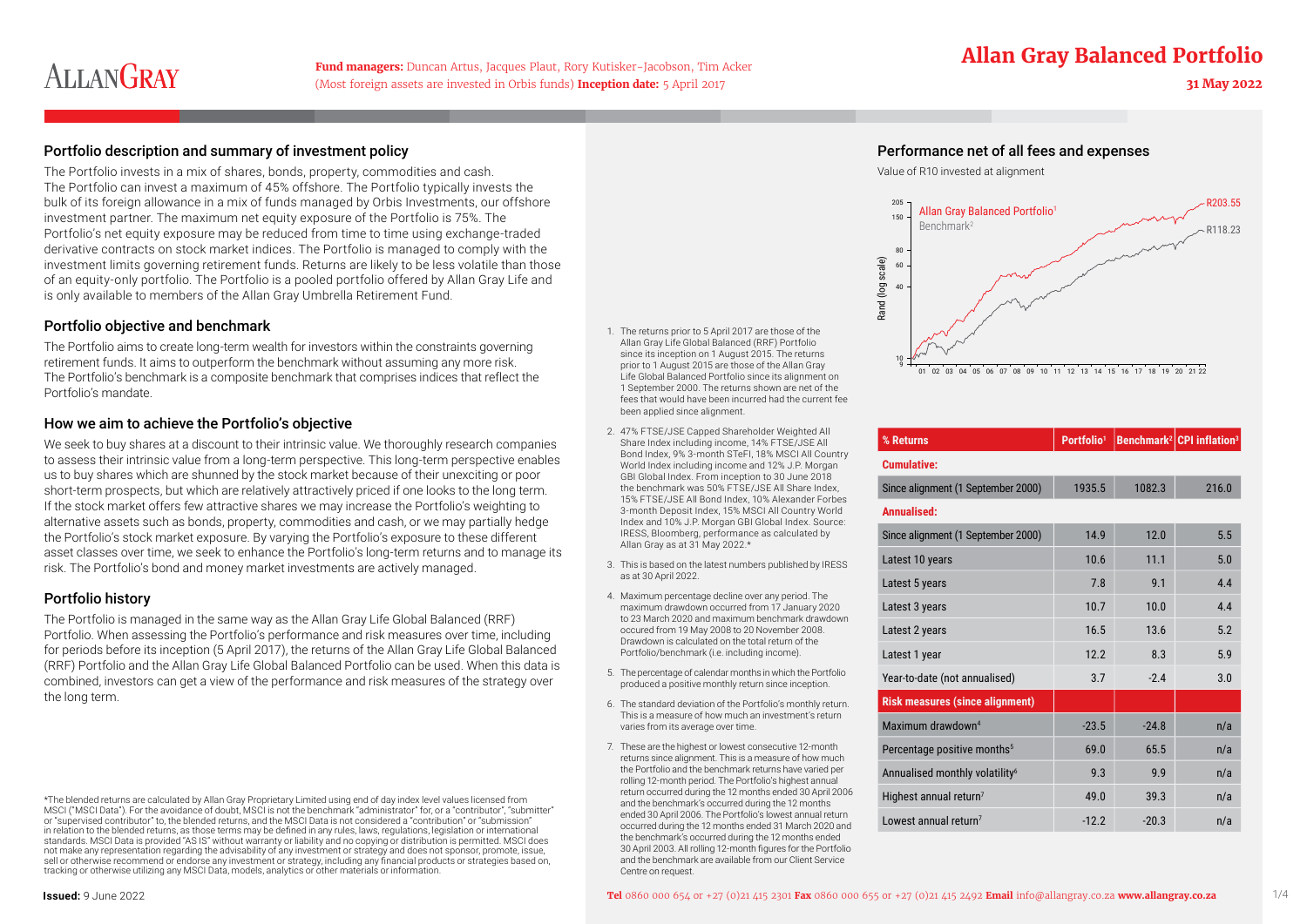# ALLANGRAY

(Most foreign assets are invested in Orbis funds) **Inception date:** 5 April 2017 **31 May 2022**

## **Fund managers:** Duncan Artus, Jacques Plaut, Rory Kutisker-Jacobson, Tim Acker **Allan Gray Balanced Portfolio**

#### Suitable for those investors who

- Seek steady long-term capital growth
- Are comfortable with taking on some risk of market fluctuation and potential capital loss but typically less than that of an equity fund
- Wish to invest in a portfolio that complies with retirement fund investment limits
- **Typically have an investment horizon of at least three years**

#### Annual management fee

Allan Gray charges a fee based on the net asset value of the Portfolio excluding the portion invested in Orbis funds. The fee rate is calculated daily by comparing the Portfolio's total performance for the day, to that of the benchmark. This fee is presently exempt from VAT.

#### Fee for performance equal to the Portfolio's benchmark: 0.50% p.a.

For each percentage of daily performance above or below the benchmark we add or deduct 0.2%, subject to the following limits:

Maximum fee: 2.00% p.a. excl. VAT Minimum fee: 0.50% p.a. excl. VAT

To the extent that the fee calculated exceeds the maximum fee or falls short of the minimum fee, the monetary excess or shortfall will be carried forward to the next day. Any excess or shortfall carried forward from previous day(s) will be added or subtracted to determine the fee payable.

A portion of the Portfolio may be invested in Orbis funds which are levied performance-based fees by Orbis. Orbis pays a marketing and distribution fee to Allan Gray.

#### Total expense ratio (TER) and transaction costs

The annual management fees charged by both Allan Gray and Orbis are included in the TER. The TER is a measure of the actual expenses incurred by the Portfolio over a one-year and three-year period (annualised). Since Portfolio returns are quoted after deduction of these expenses, the TER should not be deducted from the published returns. Transaction costs are disclosed separately.

#### Top 10 share holdings on 31 March 2022 (SA and Foreign) (updated quarterly) $9$

| <b>Company</b>                  | % of portfolio |
|---------------------------------|----------------|
| <b>British American Tobacco</b> | 6.5            |
| Glencore                        | 5 <sub>5</sub> |
| Naspers <sup>8</sup>            | 42             |
| Nedbank                         | 28             |
| Woolworths                      | 27             |
| Sasol                           | 26             |
| Remgro                          | 24             |
| Sibanye-Stillwater              | 22             |
| <b>AB InBev</b>                 | 21             |
| <b>Standard Bank</b>            | 1.8            |
| Total (%)                       | 32.9           |

8. Includes holding in Prosus N.V., if applicable.

Since inception, the Portfolio's month-end net equity exposure has

Minimum (February 2020) 59.8% Average 63.7% Maximum (July 2021) 67.9%

varied as follows:

Asset allocation on 31 May 20229

| <b>Asset Class</b>                | <b>Total</b> | <b>South</b><br><b>Africa</b> | <b>Africa</b><br>ex-SA | <b>Foreign</b><br>ex-Africa |
|-----------------------------------|--------------|-------------------------------|------------------------|-----------------------------|
| Net equities                      | 66.6         | 51.6                          | 1.7                    | 13.3                        |
| <b>Hedged equities</b>            | 13.8         | 3.5                           | 0 <sub>0</sub>         | 10.3                        |
| Property                          | 1.0          | 0.9                           | 0 <sub>0</sub>         | 0.0                         |
| Commodity-linked                  | 2.3          | 2.3                           | 0 <sub>0</sub>         | 0.0                         |
| <b>Bonds</b>                      | 11.0         | 8.9                           | 12                     | 0.9                         |
| Money market and bank<br>deposits | 5.3          | 24                            | 0.1                    | 2.8                         |
| Total (%)                         | 100.0        | 69.7                          | 3.0                    | $27.4^{10}$                 |

9. Underlying holdings of Orbis funds are included on a look-through basis.

10. The Portfolio can invest a maximum of 45% offshore. Market movements periodically cause the Portfolio to move beyond these limits. This must be corrected within 12 months.

Note: There may be slight discrepancies in the totals due to rounding.

#### Total expense ratio (TER) and transaction costs

| TER and transaction costs breakdown for the 1- and<br>3-year period ending 31 March 2022 | 1yr % | 3yr % |
|------------------------------------------------------------------------------------------|-------|-------|
| Total expense ratio <sup>11</sup>                                                        | 0.55  | 0.57  |
| Fee for benchmark performance                                                            | 0.52  | 0.53  |
| Performance fees                                                                         | 0.00  | 0.00  |
| Other costs excluding transaction costs                                                  | 0.03  | 0.04  |
| Transaction costs (including VAT) <sup>12</sup>                                          | 0.07  | 0.09  |
| Total investment charge                                                                  | 0.62  | 0.66  |

11. A higher TER does not necessarily imply a poor return, nor does a low TER imply a good return. The current TER may not necessarily be an accurate indication of future TERs.

12. Transaction costs are a necessary cost in administering the Portfolio and impacts Portfolio returns. It should not be considered in isolation as returns may be impacted by many other factors over time including market returns, the type of financial product, the investment decisions of the investment manager and the TER.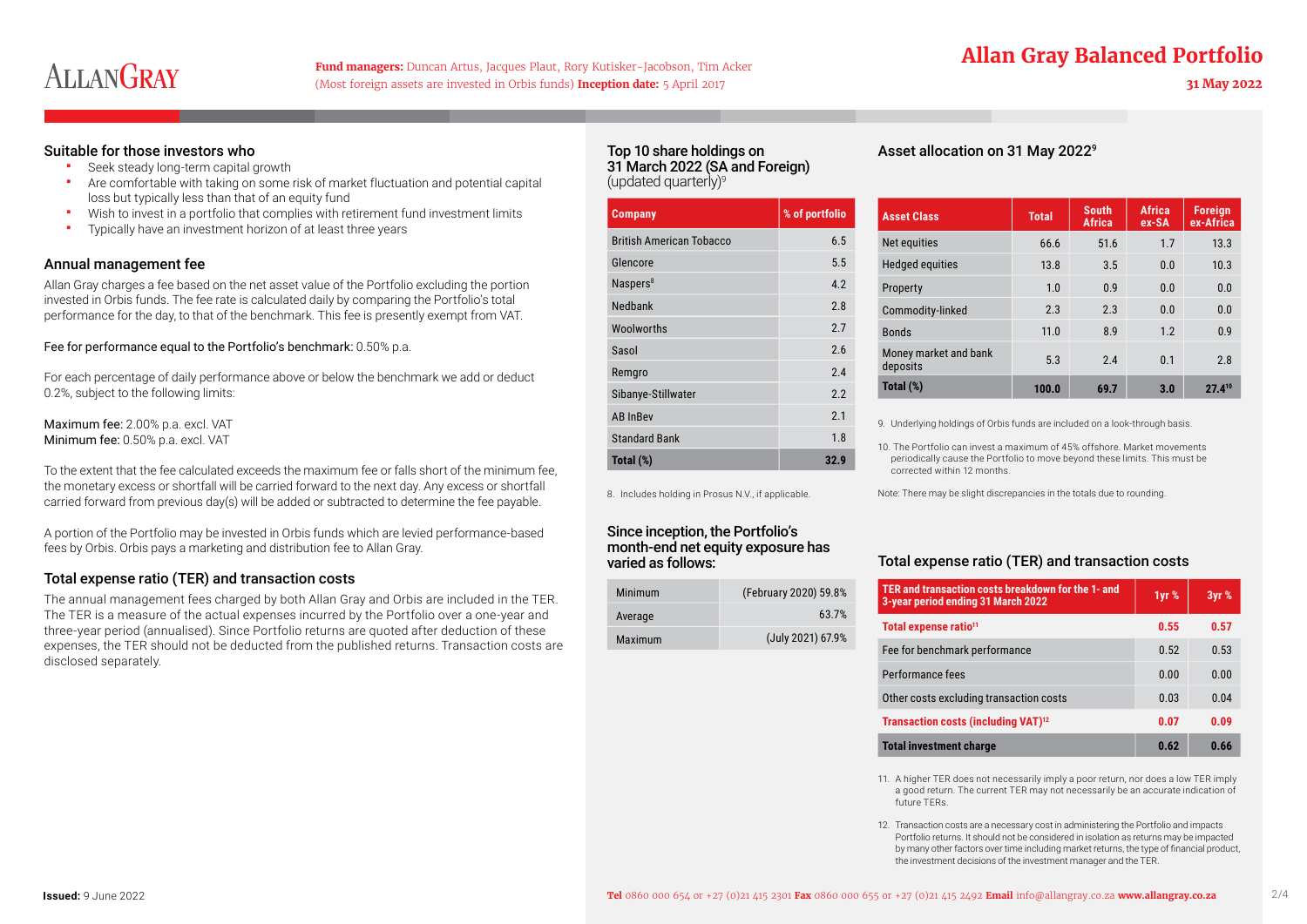# **Fund managers:** Duncan Artus, Jacques Plaut, Rory Kutisker-Jacobson, Tim Acker **Fund and Channel Allan Gray Balanced Portfolio**

# **ALLANGRAY**

(Most foreign assets are invested in Orbis funds) **Inception date:** 5 April 2017 **31 May 2022**

For the quarter, the Portfolio returned 2.3%. This is relatively muted in absolute terms but better than the benchmark, which delivered negative 0.8%<sup>1</sup> for the quarter. Notably, the foreign portion of the Portfolio returned negative 5.6% in rands, compared with a 60/40 benchmark return of negative 13.4%.

We have previously spoken about our significant underweight in US equities and our preference for depressed European, UK and emerging market equities in the offshore component. We have also had no exposure to developed world, long-dated sovereign bonds, believing investors were taking on return-free risk by buying at generationally low interest rates. From early 2018 until the end of 2021, this positioning caused significant underperformance in the offshore component of our Portfolio, as US equities continued to outperform and yields on long-dated government bonds continued to compress, inflating bond prices.

However, with high commodity prices, inflation consistently above 5% in the US since June 2021 (7.9% as at the end of February 2022) and an overheating US economy, these trends have begun to reverse in 2022. In March, the Federal Reserve approved its first interest rate increase in more than three years and signalled its intention to keep hiking rates throughout 2022 and possibly into 2023. Year to date, the yield on 10-year government bonds in the US has increased from 1.5% to 2.3%, causing those same bonds to generate a negative return of 7.2% in US dollars. Higher interest rates have also meant higher discount rates, with a number of highly priced companies falling significantly and the S&P 500 down 4.6% in US dollars, year to date.

At this stage, we do not know whether global inflation will prove to be transitory or more persistent in nature. We do know that developed market government debt is at record levels and that the real yield on long-dated government bonds continues to be negative in many countries. We also know that the average earnings multiple one is paying for US equities remains high relative to history. As a result, we are of the view that we are at the early stages of this trend reversal and continue to see substantial upside in our offshore investments relative to overall global asset prices.

In contrast to global bond markets, the 10-year government bond in South Africa is providing real returns, with a benchmark rate now in the ballpark of 10% (real rate above 4%). The risks in South Africa are well known, but one is arguably being compensated for these higher risks at today's prices.

Following the Budget speech, the offshore investment limits for portfolios that comply with Regulation 28 of the Pension Funds Act, were increased to 45%. We continue to see significant value in our preferred JSE-listed equities, a number of which are global companies that happen to be listed in South Africa, and have not immediately reweighted our asset allocation positions as a result.

One such example is Glencore. Glencore produces and sells over 120 million tonnes of coal each year. Coal is arguably the dirtiest of fossil fuels, and we need to make a global effort to materially reduce our reliance on it over the next 30 to 40 years if we are to achieve our ambition of keeping climate change to a minimum. Glencore is not blind to this reality and has committed to responsibly winding down their mines over time and reinvesting the proceeds in more sustainable and greener metals. However, as it currently stands, many countries – emerging markets in particular – are reliant on coal for their primary energy needs. South Africa is no exception, with approximately 85% of our electricity continuing to be generated from coal.

Over the past few years, there has been huge pressure on companies to close and reduce investment into fossil fuel operations, coal in particular. In theory, this should drive a positive outcome from a climate change perspective.

Unfortunately, as a global society, we have been poor in terms of the speed and scale at which we have made greener alternatives a viable reality. As consumers are reluctant to reduce their overall energy needs, demand has remained sticky. With demand remaining elevated and supply under pressure, the coal price has rallied materially over the past 18 months. This has been exacerbated in the short term by COVID-19 supply disruptions and the events unfolding in Ukraine, with the related sanctions on Russian oil and gas.

It is important to note that a high coal price is favourable for Glencore's income statement in the short term, but it is also useful in the war against carbon emissions. That is because high prices reduce consumer demand and increase the incentive to produce and bring alternatives to market. There is a reasonable chance that the high prices we are seeing in fossil fuels today will ultimately accelerate their replacement by greener alternatives.

As a result, when valuing Glencore, we do not bake today's high coal prices into our valuation, and we place the coal business on a below-average multiple. However, what we believe the market fails to appreciate is just how important Glencore is to the energy transition. Glencore is one of the world's largest producers of zinc, cobalt, nickel and copper. The world will need to more than double its annual consumption of these four commodities as we scale up investments in electric vehicles, large-scale commercial batteries, wind and solar farms, and greater redundancy in electrical grids. At spot, the Glencore share price is discounting not only materially lower coal prices, but materially lower prices for these other commodities too. We like that risk-reward trade-off.

### **Portfolio manager quarterly commentary as at 31 March 2022**